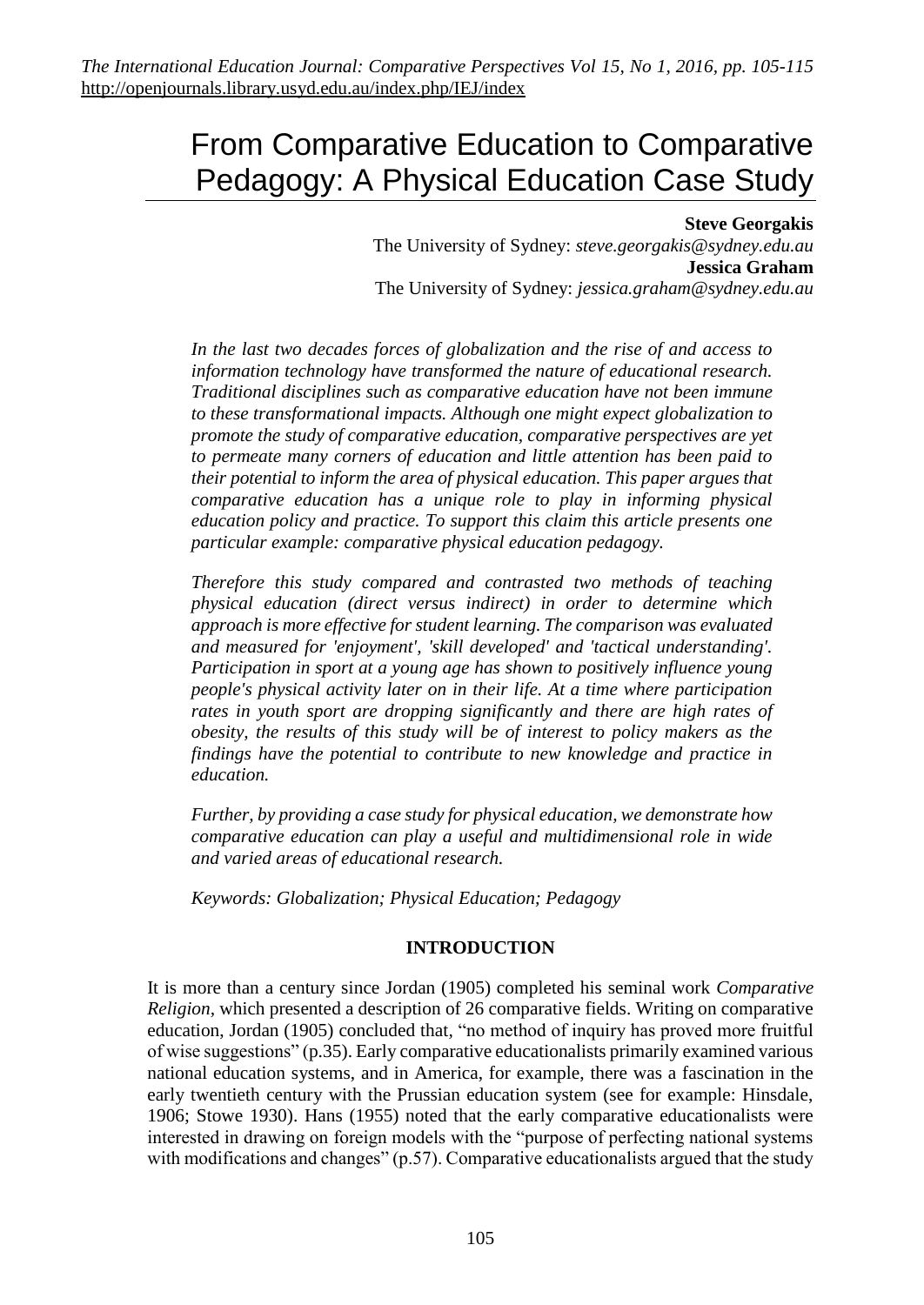#### *From comparative education to comparative pedagogy*

of international perspectives enabled an informed critical perspective on one's own system.

The discipline grew steadily and, by the 1950s, comparative education became integral in the tertiary education sector. For example, in most Australian and other Western countries the discipline formed an important part of teacher training departments (Trethewey, 2014). This post-1950s period was the golden age of comparative education as evidenced by the establishment of professional organisations, associated academic conferences and research output (Phillips & Schweisfurth, 2014). The period immediately after the rise of globalization and the associated internationalization of education, changed the landscape that comparative education was positioned in (Carroll, 2012). Many of these early comparative education activities and influences noted above disappeared and in recent years there has been a trend of promoting issues related to post-modern influences and perspectives. Further, emerging comparativists struggled to define whether comparative education was a discipline, methodology or a field (Phillips & Schweisfurth, 2014).

While there are still strands of comparative education interested in applied research, such as policy borrowing (Phillips & Ochs, 2004; Phillips, 2014), the overwhelming body of contemporary research has moved towards post-modern research and methodologies; and focus has drifted from examination of education and schooling systems. Further, mainstream comparative education has conscripted the advancement of modernity as the underlying definition of education. Consequently, comparative education's legitimacy has been questioned (Crossley, 2000; Broadfoot, 2000). Broadfoot (2000) argued that comparative education:

*…has a unique capacity to make the familiar strange but so far, despite the advent of exciting new methodologies and the rapidly increasing prominence of comparative studies as a tool for policy-making, comparative education has largely worked within the conventional 'delivery model' conception of education. (p.357)*

Crossley (2000) went further and noted that if the field is to be reconceptualised:

*…in ways that articulate and demonstrate its continued relevance for the 21st century, it is argued that its history and traditions deserve both celebration and challenge. The field's multi-disciplinary origins and nature, for example, position it well for further advancement in a future in which the socio-cultural analysis of global trends and developments will require concerted attention. (p.319)*

In the last decade a number of publications, including special editions of journals and edited books, were published which looked at the scope, trends, contours and boundaries of comparative education (Wellington, 2015; Bray, Adamson & Mason, 2014; Trethewey, 2014). Key terms in titles of publications included 'rethinking', 'reconceptualising' and 'rethinking the role'; it was clear that considerable debate had been generated regarding future directions of the discipline. There were more worrying trends and Wilson (2006) noted that in England at least, comparative education was in decline and was slowing disappearing from the tertiary education settlement. This decline has been accompanied by a parallel rise in research based on international educational assessments such as the Organisation for Economic Co-operation and Development's (OECD) Programme for International Student Assessment (PISA) and international surveys of educational policy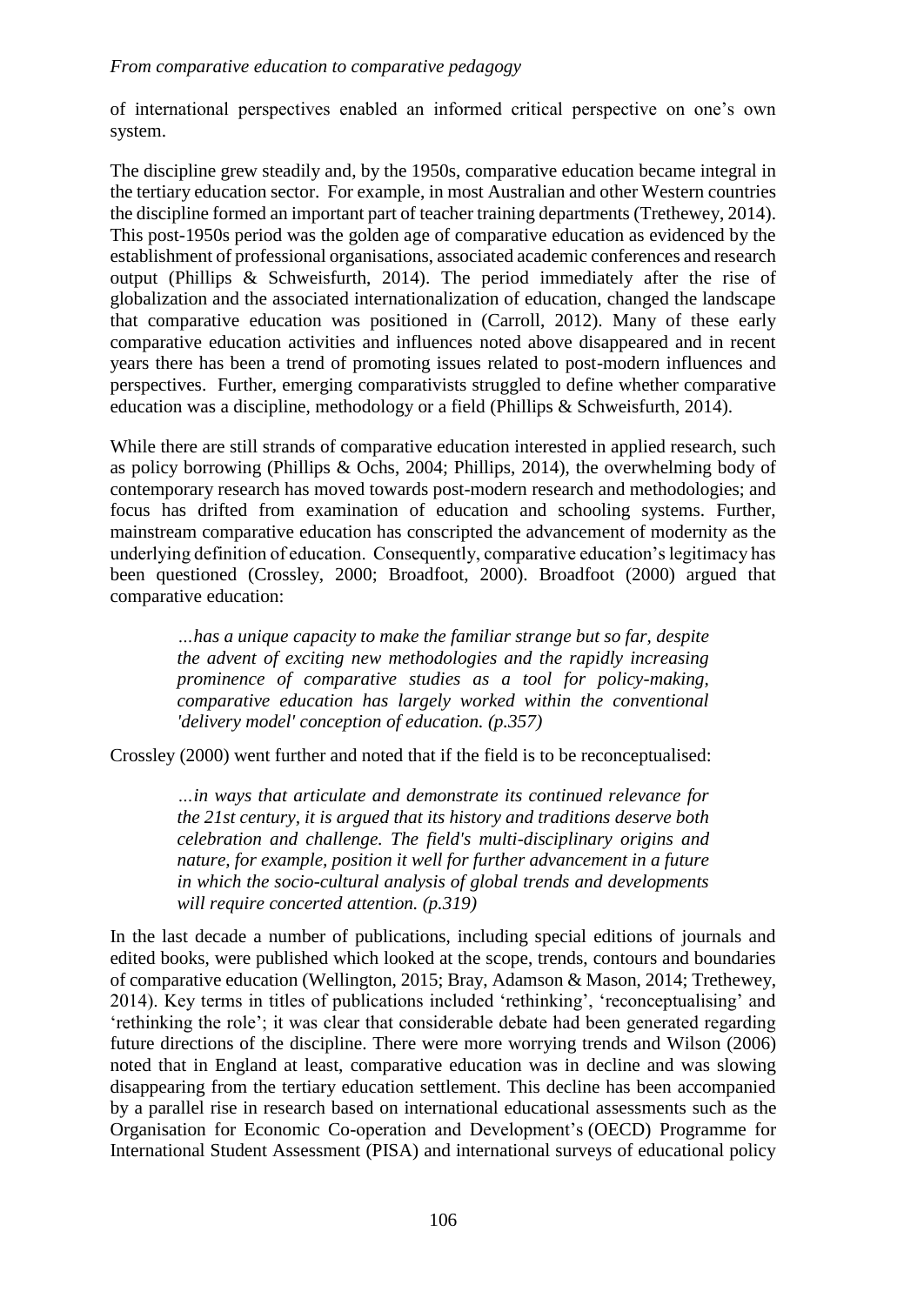and practice such as the OECD's Teaching and Learning International Survey (TALIS). This research on policy and practice is now substantial, highly influential and the focus of strong critique (Sjøberg, 2015). Whilst these studies are ostensibly international and comparative, they sit outside the disciplinary community of traditional comparative educational research and threaten to further marginalize the significance of the discipline. However, their highly applied nature and broad ambitions may provide lessons for traditional comparative researchers.

One theme, which clearly emerged from retrospection of the comparative field, was the reality that the decline in the standing of the discipline was also related to the resistance to broaden the discipline's appeal and inquiry. In the two-volume compendium to comparative education, Cowen and Kazamias (2009) devoted a section of the second volume to new directions of inquiry into comparative education, as they believed there was clearly an urgent need to address these shortcomings. Therefore, one of the primary aims of this article is to highlight the possibilities and opportunities which Cowen and Kazamias (2009) called for. While the example or case study noted in this article is physical education, other subject areas could have been selected, such as science or maths education.

While physical education has a long history in modern school education, and in most countries around the world it is a mandated subject in both elementary and secondary schooling (Hardman & Marshall, 2009), comparative educationalists have been reluctant to address issues associated with physical education and there is sparse mention of it. For example, a survey of articles in the three most prestigious comparative education journals (*Compare, Comparative Education Review* and *Comparative Education*) between the years 2010 and 2015 finds there are no physical education entries. A similar picture is evident in the papers which were presented at various comparative education conferences. For example, between 2010 and 2015 at the 'Annual Conference of the Comparative and International Comparative Education Society' (CIES), held in the United States, there was no evidence of physical education. Furthermore, physical education is an area also neglected in the large international assessment and survey programs run by the OECD. It is not clear why there is an absence of comparative international physical education research. This lack of focus on physical education reinforces the criticisms made of contemporary comparative physical education research (Cowen & Kazamias, 2009) mentioned earlier.

Therefore the aim of this paper is to highlight and demonstrate how there can be an important synergy between physical education and comparative education by using research presenting a comparative physical education pedagogy research project on research conducted in 2014 and not previously published.

## **COMPARATIVE PHYSICAL EDUCATION PEDAGOGY**

It is almost a decade since Planel (2008) noted that one area of neglected potential in comparative education has been in comparative pedagogy. She argued that there were three main reasons why comparative educationalists should focus on pedagogy:

*Firstly, comparative education has, since the 1990s and following the trend in the study of education in general, turned its attention more to pedagogy. Hence, comparative pedagogy now has a greater knowledge*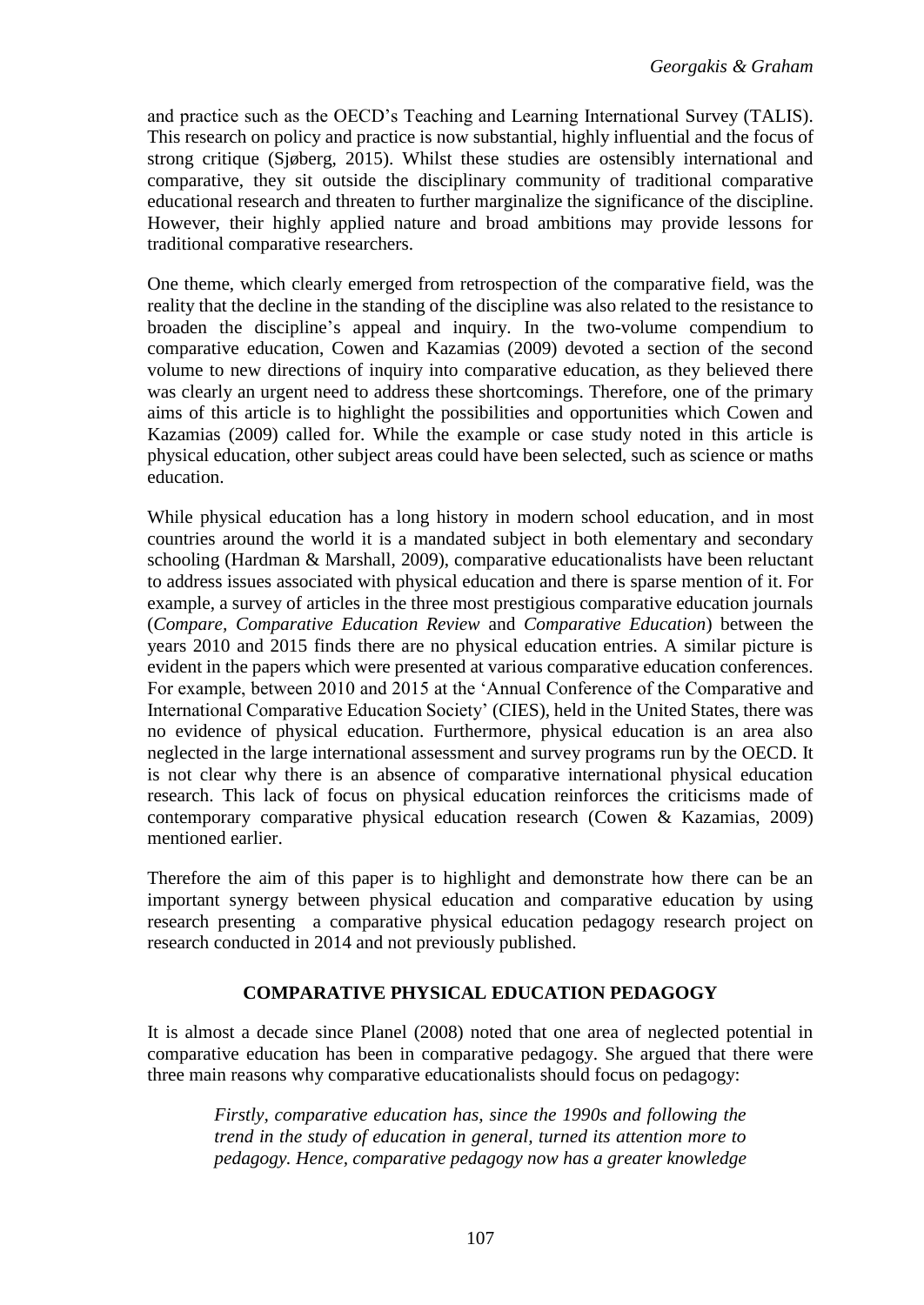*From comparative education to comparative pedagogy*

*basis. Secondly, pedagogy is the area of comparative education which is arguably most relevant and useful to all teachers since it deals with the act and discourse of teaching. Thirdly, pedagogy is wider than what goes on in the classroom: 'Pedagogy connects the apparently selfcontained act of teaching with culture, structure and mechanisms of social control'. (Planel, 2008, p.386)*

While Planel (2008) clearly articulated the research possibilities above, it is not clear why there has not been a focus on pedagogy. Across educational research, pedagogy is a strong research theme. Alexander (2011) further lamented that pedagogy was the "most prominent of the themes which comparativists have tended to ignore" (p.509) and there exists evidence which support this claim. For example, Little (2000) produced some empirical research and calculated that less than seven per cent of articles in *Comparative Education* between 1977 and 1998 dealt with "curriculum content and the learner's experience" (p.285). To address some of this neglect this article conducted comparative physical education pedagogy research in an Australian secondary school. The point of this study is not to demonstrate pedagogical innovation or claims made, but rather to provide a pertinent example regarding the possibilities available for important comparative scholarship.

Physical education, like comparative education, is a long established academic discipline and there has since the 1950s been significant research in the area. One of the most dominant streams of research is related to pedagogy (Ennis, 2016). Kirk and Haerens (2014) argue that:

> *…that there is an emerging consensus (in the English-language research community) that pedagogy is the proper object of study of educational research in physical education and sport, confirmed by the increasing prevalence of studies that explore relations between the components of teachers, teaching and teacher education, curriculum and learners and learning. (p.899)*

This growth and consolidation of physical education pedagogy has also been the result of a strong focus by researchers advocating or privileging one method over another. While it is well accepted the physical education is an important tool for addressing poor health outcomes such as obesity and physical inactivity, there has been considerable debate on the most effective method. Views have been polarized. Therefore what transpired was an abundance of research which focussed on key pedagogical approaches, such as Game Sense, Sport Education or Fundamental Movement Skills and their effectiveness (Light, 2013; Breed & Spittle, 2013; Okely, Booth & Chey, 2004; Hardy et. al., 2010; Siedentop, Hastie & Van der Mars, 2011). Much of this research is based on responses from preservice teachers or results from various school interventions (Pearson, Webb & McKeen, 2005; MacPhail, et. al, 2008). What has clearly characterized this research has been the narrow research focus; all these studies examine one particular method in isolation. There are innumerable studies for example on Fundamental Movement Skills (FMS) or on Game Sense pedagogy undertaken independently in research silos, which has lacked both influence and impact (Kirk & Haerens, 2014). Effective physical education pedagogy also received impetus due to the reality of ever decreasing time made available for physical education, globally, both in the primary and secondary sector (Hardman & Marshall, 2009).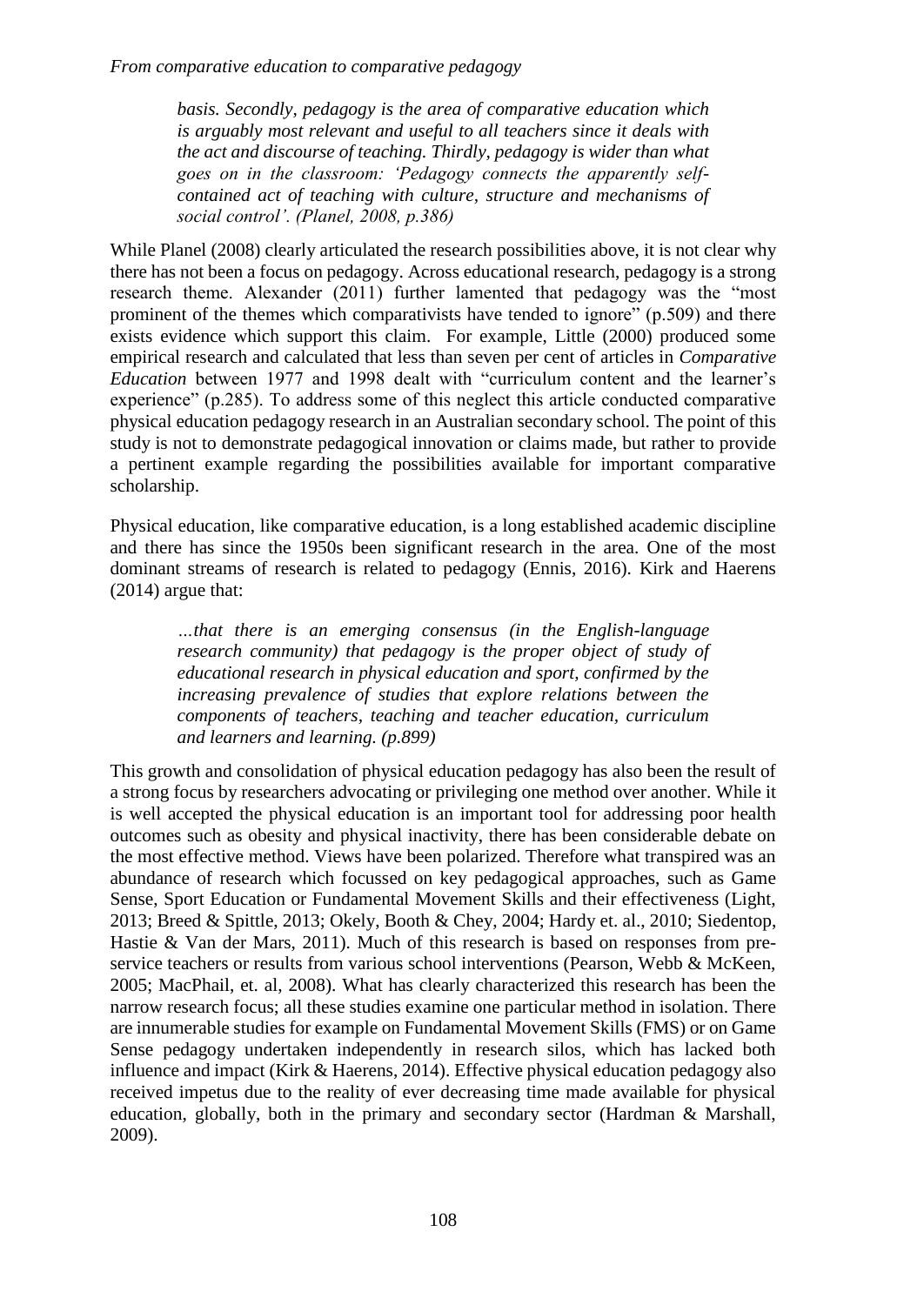While there is a strong and growing research base underpinning all these various pedagogical models (Metzler, 2005; Kinchin, 2006; Oslin & Mitchell, 2006) there is little research to document if they have influenced practice in physical education or if they have impacted at a policy level. Also physical education pedagogy researchers for the most part have not been able to integrate knowledge from different domain and fields, and this of course includes comparative education. That is, in each of the related domains researchers are generating valuable knowledge which is ultimately fragmented.

The research presented here attempted to address this neglect by comparing and contrasting two diametrically opposed pedagogies which underpin international physical education curriculums and in particularly which approach is the most effective in teaching physical education.

The Games Sense and FMS physical education pedagogies are both denoted by a range of names; Game Sense is often referred to as 'Teaching Games for Understanding', and FMS is also known as drills and skills. For the purposes of this study the FMS approach is termed the 'direct approach'. In this approach students receive direct instruction from the teacher in which a set of body of knowledge is transmitted. This involves the refining of particular skills that are seen as fundamental to playing the particular sport (for a thorough description see Darst, Pangrazi, Brusseau & Erwin, 2014). For example in the sport of basketball, the first levels would focus on dribbling, shooting, passing and defending. Skills are practiced in isolation from the game and other tactical aspects of play until the teacher feels the players are confident enough to play the game.

The second approach, Game Sense, is termed the 'indirect approach'. In this approach the instruction is student-centred, inquiry-based and allows students to develop their own understanding while actively involved in the game (for a thorough description see Light, 2013). Unlike the direct approach noted above, in this approach games are immediately played and no skills or techniques are practiced. The games are small sided, modified and are manipulated to cater for different ages, abilities and inclinations. While there are number of names given to various physical education pedagogies such as Game Sense, Fundamental Movement Skills, Sport Education, skills and drills, all these approaches fall into either the direct or indirect approach.

## **RESEARCH DESIGN**

Therefore, we conducted a study in 2014, which compared the two approaches (direct approach versus indirect approach) in order to determine which approach was more effective for student learning and engagement in a secondary school setting. The comparison was evaluated and measured for 'enjoyment', 'skill developed' and 'tactical understanding'. According to physical education research these three aspects are considered central to effective physical education outcomes (Alexander & Luckman, 2001).

Tactical understanding is important to effective physical education teaching because students are more likely to show interest and participate in a game or sport if they develop a tactical understanding of the game early (Light, 2013). That is, if students do not understand the tactics involved in a sport they won't be able to participate actively. The literature is also unanimous that enjoyment is an essential aspect of effective pedagogy. As enjoyment is key to learning and participation in physical education, it is important to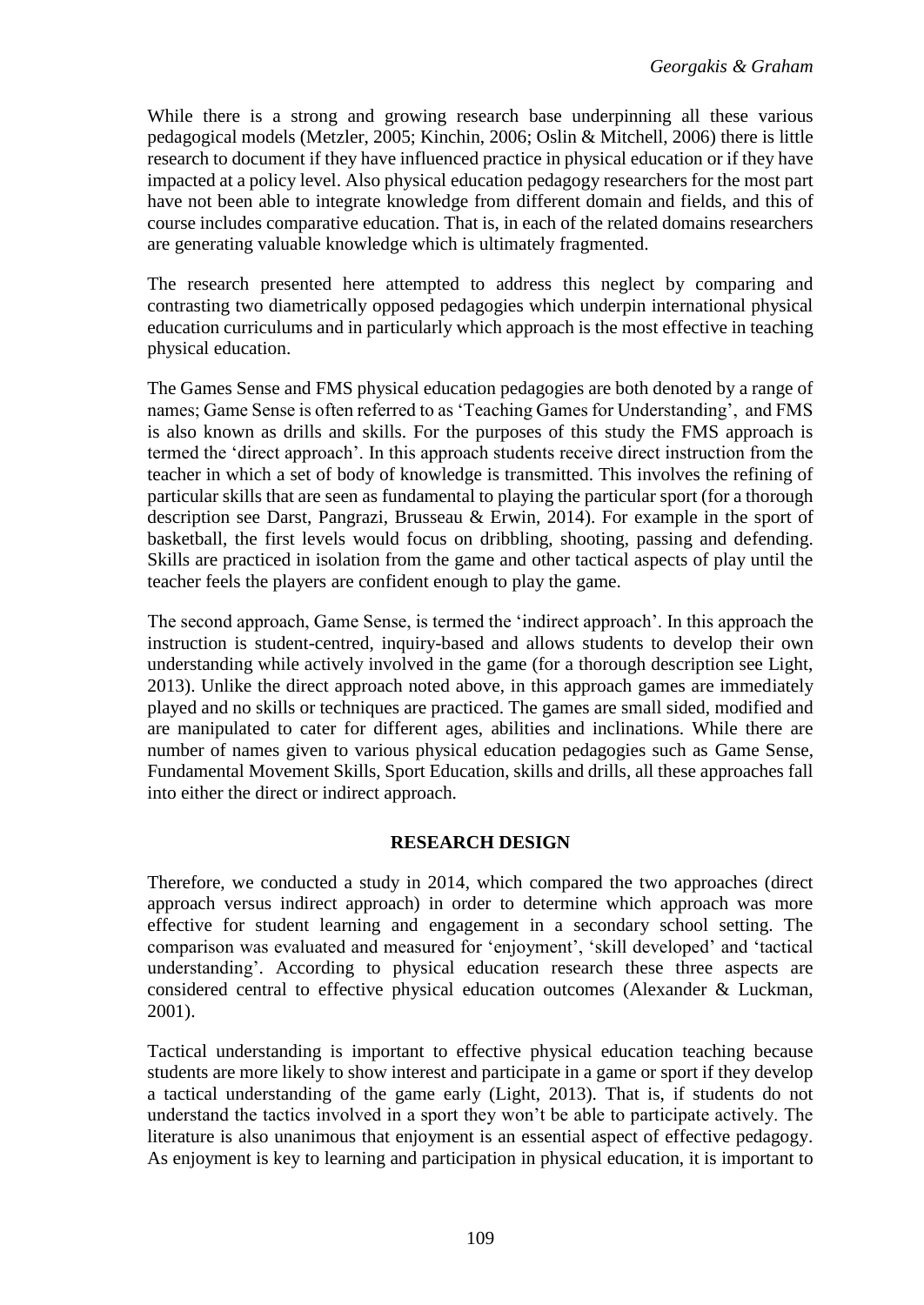utilize the influence pedagogy can have on student enjoyment levels (Dishman, et.al., 2005). Finally, a focus on skills is central to effective instruction because they are considered building blocks to participating in sport. That is if you cannot do the skills that comprise a sport you won't be able to participate (Mayer, 2014).

In order to measure tactical understanding the Team Sport Assessment Procedure (TSAP) instrument was used. TSAP is an effective validated tool in testing for a tactical knowledge and understanding of the game (López-Pastor et. al., 2013). The TSAP instrument was used to measure the tactical output of students in a basketball game and soccer game. Following the implementation of the TSAP instrument, a table was created that comprised of three levels of tactical understanding, which were: proficient, adequate and below average. Student levels were determined by their TSAP scores. In order to measure enjoyment the study used a survey with close-ended 20 questions which was established and validated by Hashim et. al. (2008). Regarding skill development, two pre-existing skill tests were administered. For the sport of basketball the AAHPERD (1984) skill test was adopted which examined three basketball skills: shooting, dribbling and passing. While for the sport of soccer, the skills test focused on the three core skills of soccer passing, dribbling and receiving as identified by the Football Federation Australia (Berger, 2013).

#### **Participants and Setting**

The research setting was a public secondary school of approximately 1,000 students located in a suburb of Sydney's inner west. The school represented a typical government school in Australia with varying levels of ability from class to class. The sample included two classes consisting of 48 students in total from the Year 8 cohort. There were 27 boys and 21 girls who consented to participate in the study. The researchers instructed the students once a week for term 3 of the calendar year. Each class was 70 minutes long. In total each class spent five weeks with the sport of basketball and five weeks with the sport of soccer. Jacobson, Kim, Pathak and Zhang's (2013) study demonstrated that it was possible to show the benefits of an intervention after only four sessions. The two sports selected (basketball and soccer) were selected because they formed a mandated part of the NSW Health and Physical Education syllabus (New South Wales Board of Studies, 2003). The researchers had prior experience teaching the sports and had acquired coaching qualifications in basketball and soccer. The selected sports that were being used to conduct the research were chosen in recognition of basketball and soccer being two of the most common sports taught in physical education. Furthermore, the fact that these sports are ranked high in participation rates and popularity in Australia meant the majority of students had background knowledge of the games (Australia Bureau of Statistics, 2014). For each of the sports a syllabus (for both indirect and direct approaches) was developed. It must be noted that regardless of the approach (direct or indirect) the teaching was taught at a superior level.

#### **RESULTS**

The indirect approach clearly produced higher tactical understanding scores. While results ranged significantly for both sports: basketball (4.2 to 31.7) and soccer (5 to 12.3) there is no doubt that students who had the indirect treatment had higher results. What was statistically significant with the results was that the girls demonstrated a stronger tactical understanding of the sports especially in basketball. Using the TSAP tool girls also clearly exhibited a higher volume of play. The results show that after playing games in their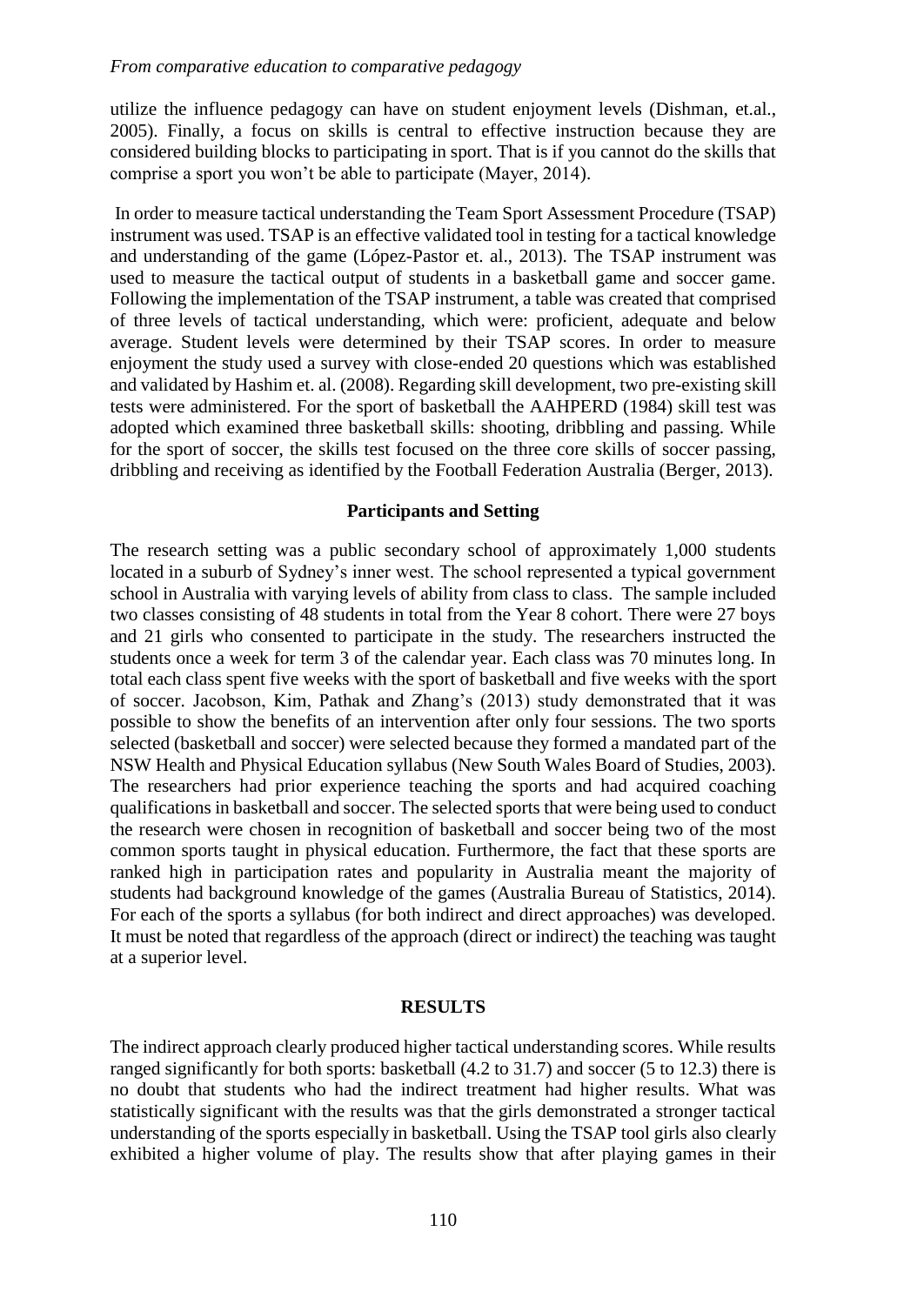respective sport, overall girls exhibit a higher volume of play, which is the general involvement within the game. Furthermore, the girls' efficiency ratings as a group were significantly higher than that of the boys'. The findings indicate that indirect instruction is significantly more effective in eliciting tactical awareness in Year 8 students especially in girls.

Enjoyment levels also correlated with the tactical understanding results. That is students had significantly higher enjoyment levels during their indirect teaching in both soccer and basketball. Scores were significantly lower using the direct approach especially in soccer. It is not clear why levels were significantly higher, as there is no qualitative data generated although it would be fair to assume that they were more active in the indirect instruction. Looking at the volume of play from the TSAP results it is evident that the majority of students were actively taking part in the activity. When a gender breakdown is provided there are no statistical differences, although a number of female participants indicated they were not enthusiastic about participating in basketball prior to the commencement of the unit however, after completing the indirect unit they altered their stance. The boys produced similar results in relation to their enjoyment of the soccer unit.

Regarding the skill component of the study, the collected data was analysed through the use of two tools. The first being the use of the Statistical Package for the Social Sciences (SPSS), which allowed for the use of Independent T-tests to verify whether or not data was statistically significant (Gratton & Jones, 2010). The second tool used was excel to analyse the combined total of both girls and boys. Independent T-Tests demonstrated that students obtained higher skill scores from the direct instruction group. In the direct approach both boys and girls as a whole demonstrated a significant improvement in the post-test compared to the pre-test. Therefore, this difference demonstrates greater growth in skills after the use of direct instruction in a Year 8 school setting.

In summary, the results highlighted that overall there was more enjoyment and tactical understanding evident amongst the students in both classes in both sports when the indirect approach was used. This was even more statistically significant for girls who demonstrated a significantly higher tactical understanding than the boys. Regarding skill acquisition, there is no doubt from the statistical analysis undertaken that the direct approach yielded stronger results. This was the case in both classes and both genders.

## **CONCLUSION**

It is 200 years since Marc-Antoine de Paris (1775-1848) published *[Esquisse et vues](http://bces-conference.org/onewebmedia/jullien.pdf)  [préliminaires d'un ouvrage sur l'éducation comparée \(1816/1817\)](http://bces-conference.org/onewebmedia/jullien.pdf)* which is considered to be the founding date of the comparative education discipline. While the discipline itself has been a legitimate academic pursuit with associated departments, undergraduate and postgraduate university representations and academic research, there has been considerable debate in recent years on both the shortcomings of the discipline and also future directions. Using the case study of comparative physical education pedagogy, this paper has argued that comparative education has a useful and relevant role to play in physical education. There are a number of reasons for this. First, it addresses some of the criticisms noted in comparative education critiques of the discipline such as the insular nature, where the same topics are recycled over and over again. Second, due to rising levels of obesity and physical inactivity around the world, physical education is now an area of research which is 'topical' and significant interest and funding are located in this area.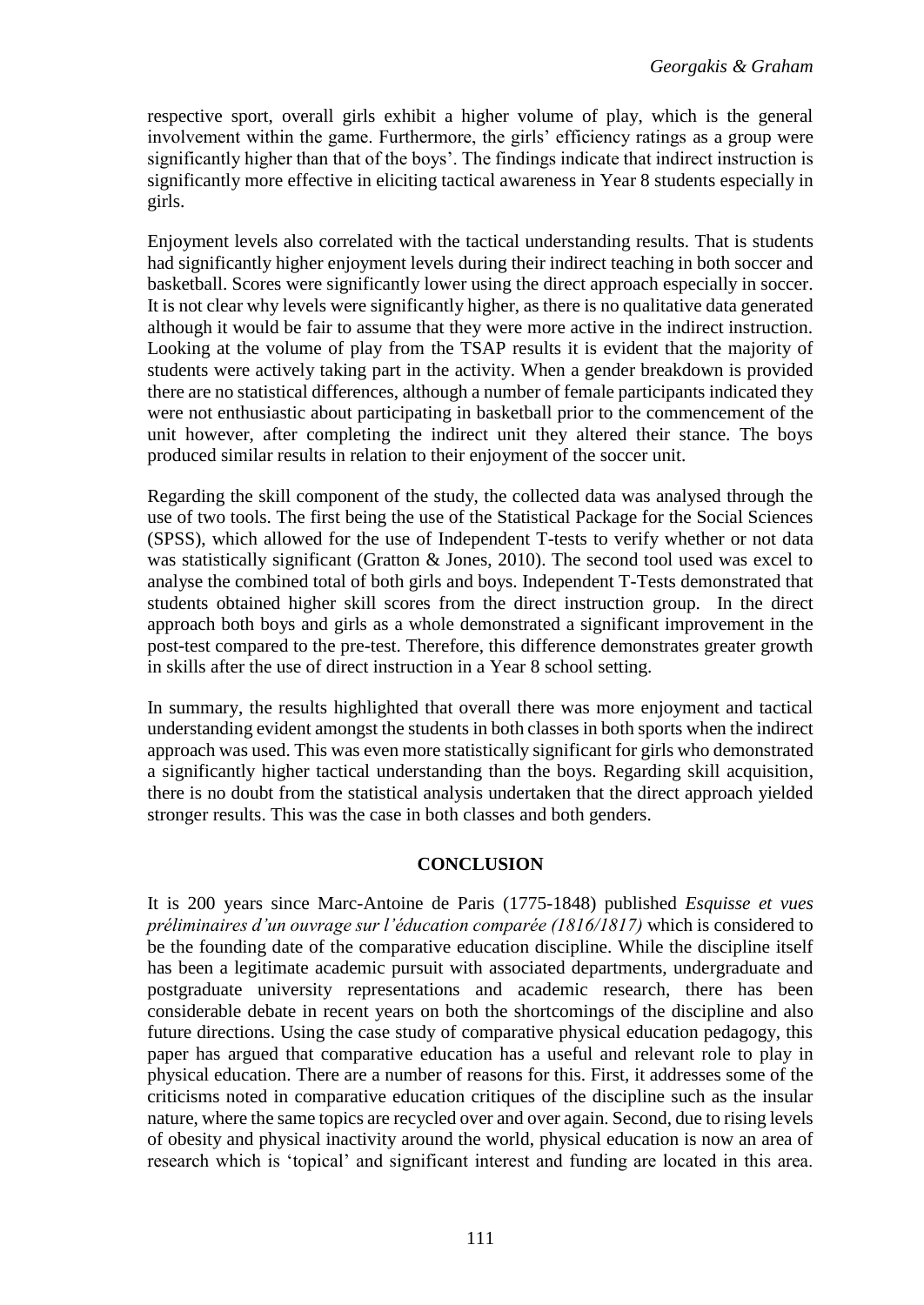Third, comparative educationalists with all their expertise in the discipline, in particular methodological, are perfectly positioned to be at the front of this globalized interest. Therefore this article provided a 'roadmap' of opportunities that comparative educationalists can adopt to address the shortcomings noted above. Future research might, for example, provide studies into comparative youth obesity and physical inactivity research; or studies into comparative physical education policy by country. The test for comparative educationalists now is to make this transition. As has been clearly noted above, the possibilities are endless.

#### **REFERENCES**

- Alexander, K., & J. Luckman. (2001) Australian teachers' perceptions and uses of the sport education curriculum model. *European Physical Education Review*, 7(3), 243–267.
- Alexander, R. (2009) Towards a comparative pedagogy. In *International handbook of comparative education* (pp. 923-939). Amsterdam: Springer Netherlands.
- Alexander, R. (2011) Border crossings: Towards a comparative pedagogy. *Comparative Education*, *37*(4), 507-523.
- Alexander, R. (2010) *Children, their world, their education. Final report and recommendations of the Cambridge Primary Review*, London: Routledge
- American Alliance for Health, Physical Education, Recreation and Dance. (1984) *AAHPERD skills test manual.* Reston, Virginia: AAHPERD.
- Berger, H. (2013) *The national football curriculum: the roadmap to international success.* Canberra: Football Federation Australia.
- Board of Studies NSW. (2003) *Personal Development, Health and Physical Education Years 7–10.* Sydney: Author.
- Bray, M., Adamson, B., & Mason, M. (Eds.). (2014) *Comparative education research: Approaches and methods*. London: Springer.
- Breed, R., & Spittle, M. (2011) *Developing Game Sense through tactical learning: A resource for teachers and coaches*. Cambridge University Press.
- Broadfoot, P. (2000) Comparative Education for the 21st Century: Retrospect and prospect, *Comparative Education, 36*(3), 357-371.
- Carroll, K. T. (2012) *Does Postmodernism Compare? An Analysis of the Use of Postmodern Constructs in Comparative Education Studies*. Amsterdam: AV Akademikerverlag.
- Cowen, R., & Kazamias, A. M. (Eds.). (2009) *International handbook of comparative education*. New York: Springer Science & Business Media.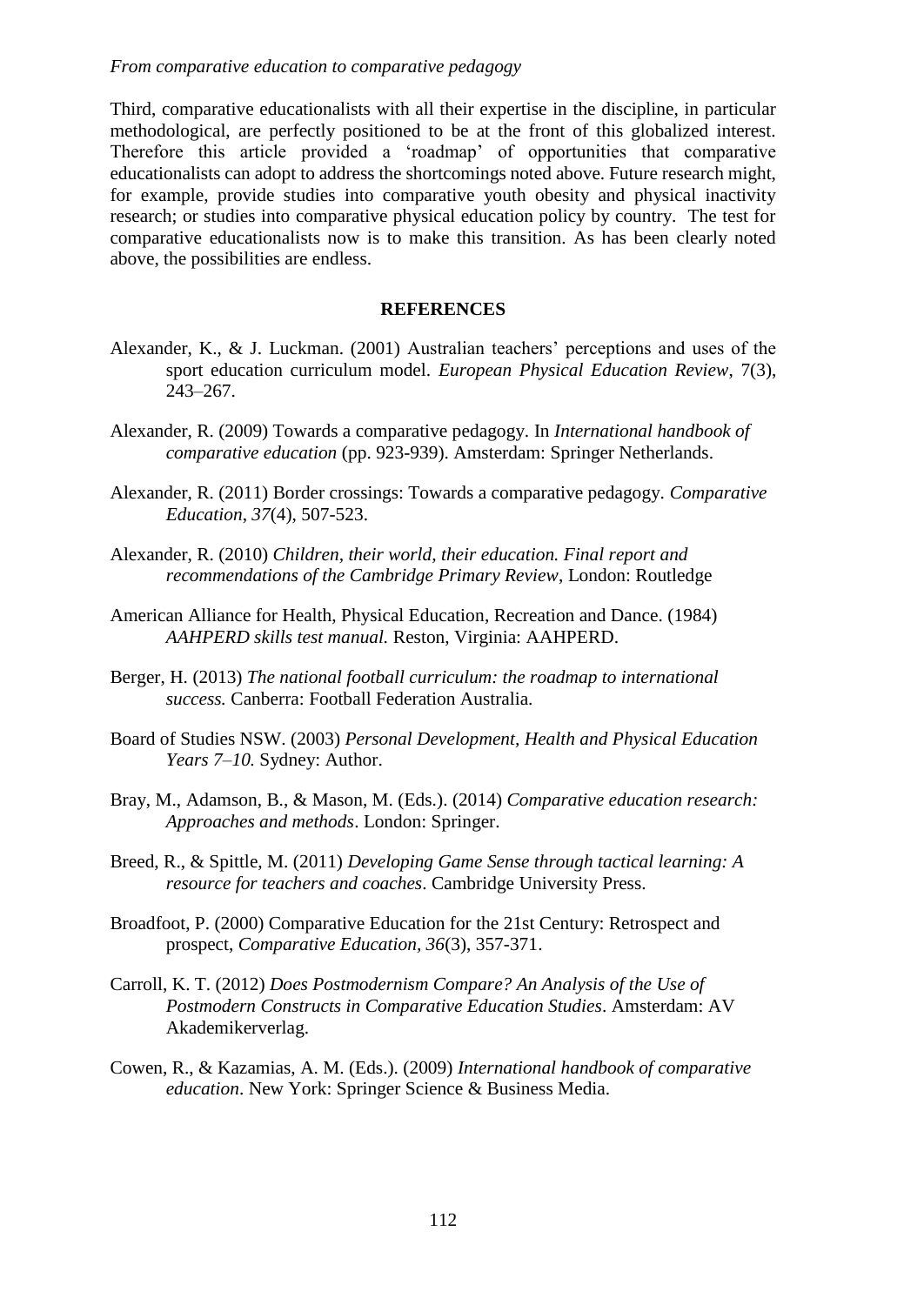- Crossley, M. (2000) Bridging cultures and traditions in the reconceptualisation of comparative and international education. *Comparative Education*, *36*(3), 319- 332.
- Darst, P. W., Pangrazi, R. P., Brusseau Jr, T., & Erwin, H. (2014) *Dynamic physical education for secondary school students*. Place of publication. Benjamin Cummings.
- Dishman, R. K., Motl, R. W., Saunders, R., Felton, G., Ward, D. S., Dowda, M., & Pate, R. R. (2005) Enjoyment mediates effects of a school-based physical-activity intervention. *Medicine and science in sports and exercise*, *37*(3), 478-487.
- Ennis, K. (2016) *Routledge Handbook of Physical Education Pedagogy*. London: Routledge.
- Gratton, C., & Jones, I. (2010) Research methods for sports studies. New York: Routledge
- Hans, N. (1955) *Comparative Education: a study of educational factors and traditions.* London: Routledge & Kegan Paul.
- Hardman, K., & Marshall, J. (2009) *Second world-wide survey of school physical education: Final report*. London: ICSSPE.
- Hardy, L. L., King, L., Farrell, L., Macniven, R., & Howlett, S. (2010) Fundamental movement skills among Australian preschool children. *Journal of Science and Medicine in Sport*, *13*(5), 503-508.
- Hashim, H., Grove, R. J., & Whipp, P. (2008) Validating the youth sport enjoyment construct in high school physical education. *Research Quarterly for Exercise and Sport, 79*(2), 183-194.
- Hinsdale, B. A. (1906) *History of the University of Michigan.* Ann Arbor: University of Michigan.
- Jacobson, M. J., Kim, B., Pathak, S., & Zhang, B. (2013) To guide or not to guide: issues in the sequencing of pedagogical structure in computational model-based learning. *Interactive Learning Environments, 21*(1), 1-16.
- Jordan, L. H. (1905) *Comparative Religion: Its Genesis and Growth*. New York: T. & T. Clark.
- Kirk, D., & Haerens, L. (2014) New research programmes in physical education and sport pedagogy. *Sport, Education and Society*, *19*(7), 899-911.
- Light, R. (2013) *Game sense: Pedagogy for performance, participation and enjoyment*. London: Routledge.
- Little, A. (2000) Development studies and comparative education: context, content, comparison and contributors. *Comparative Education 36* (3), pp.279-296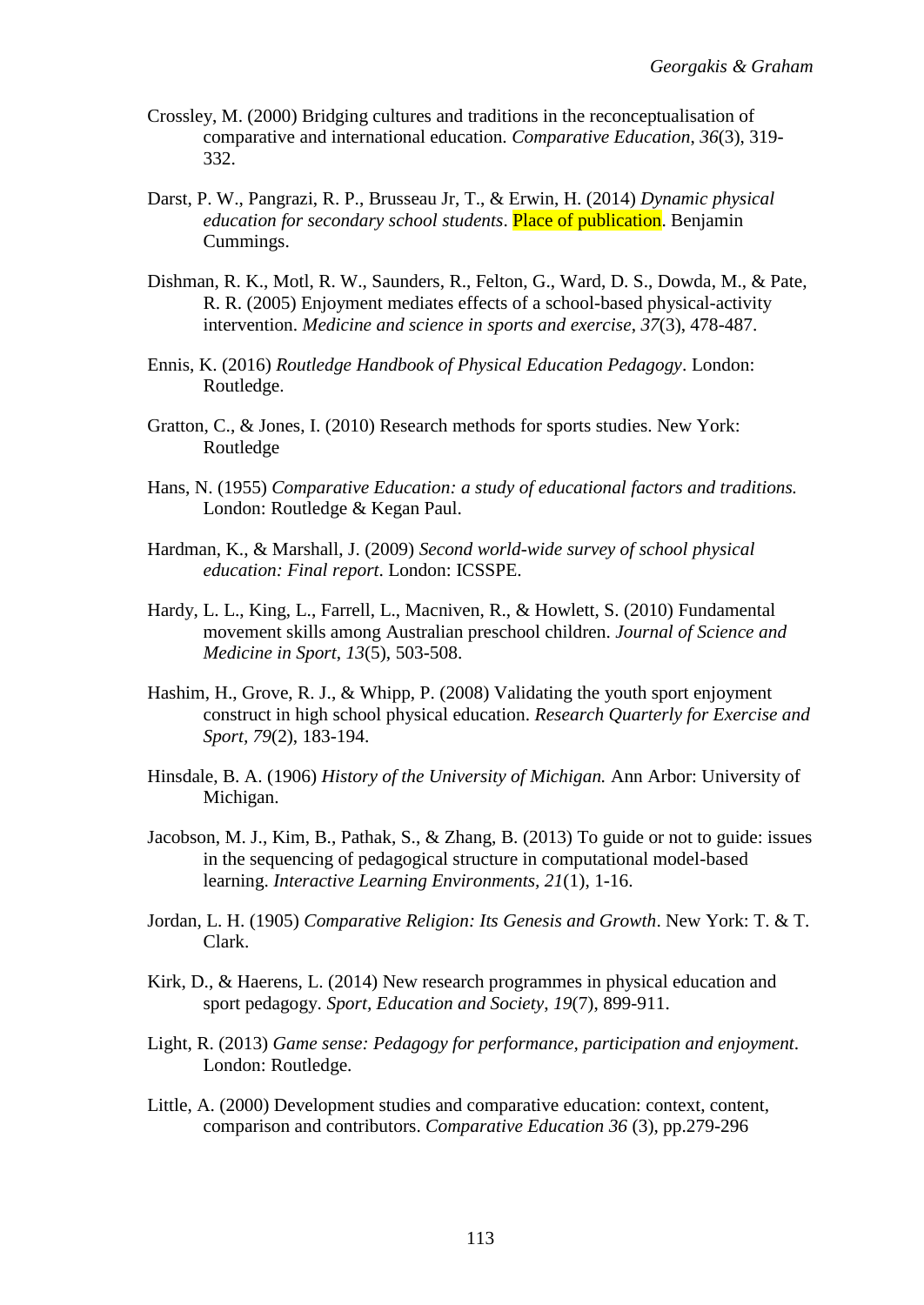- López-Pastor, V. M., Kirk, D., Lorente-Catalán, E., MacPhail, A., & Macdonald, D. (2013) Alternative assessment in physical education: a review of international literature. *Sport, Education and Society*, *18*(1), 57-76.
- MacPhail, A., Kirk, D., & Griffin, L. (2008) Throwing and catching as relational skills in game play: Situated learning in a modified game unit. *Journal of Teaching in Physical Education, 27*(1), 100-115.
- Mawer, M. (2014) *Effective teaching of physical education*. Routledge.
- Memmert, D., & Roth, K. (2007) The effects of non-specific and specific concepts on tactical creativity in team ball sports. *Journal of Sports Sciences, 25*(12), 1423- 1432.
- Okely, A. D., Booth, M. L., & Chey, T. (2004) Relationships between body composition and fundamental movement skills among children and adolescents. *Research quarterly for exercise and sport*, *75*(3), 238-247.
- Oslin, J., & S. Mitchell. (2006). Game-centred approaches to teaching physical education. In D. Kirk, D.
- Pearson, P., Webb, P. & McKeen, K. (2006) Linking Teaching Games for Understanding and Quality Teaching in NSW Secondary Schools. Teaching Games for Understanding in the Asia-Pacific Region, (pp.37-46) Hong Kong: Hong Kong Institute of Education.
- Phillips, D. (2014) Policy Borrowing in Education: Frameworks for Analysis. Second International *Handbook on Globalisation, Education and Policy Research* (pp.137-148) Springer: London.
- Phillips, D., & Ochs, K. (Eds.). (2004) *Educational policy borrowing: Historical perspectives.* New York: Symposium Books Ltd.
- Phillips, D., & Schweisfurth, M. (2014) *Comparative and international education: An introduction to theory, method, and practice*. London: A&C Black.
- Planel, C. (2008) The rise and fall of comparative education in teacher training; should it rise again as comparative pedagogy? *Compare*, *38*(4), 385-399.
- Siedentop, D., Hastie, P. A., & Van der Mars, H. (2011) *Complete guide to sport education*. Champaign: Human Kinetics.
- Sjøberg, S. (2015) PISA and Global Educational Governance–A Critique of the Project, its Uses and Implications. *Eurasia Journal of Mathematics, Science & Technology Education*, *11*(1), 111-127.
- Stowe, C. (1930) *Report on Elementary Instruction in Europe.* New York: McGraw Hill.
- Swanson, R. A. (1995) *History of sport and physical education in the United States*. WCB/McGraw-Hill.
- Trethewey, A. R. (2014) *Introducing comparative education*. Elsevier: London.